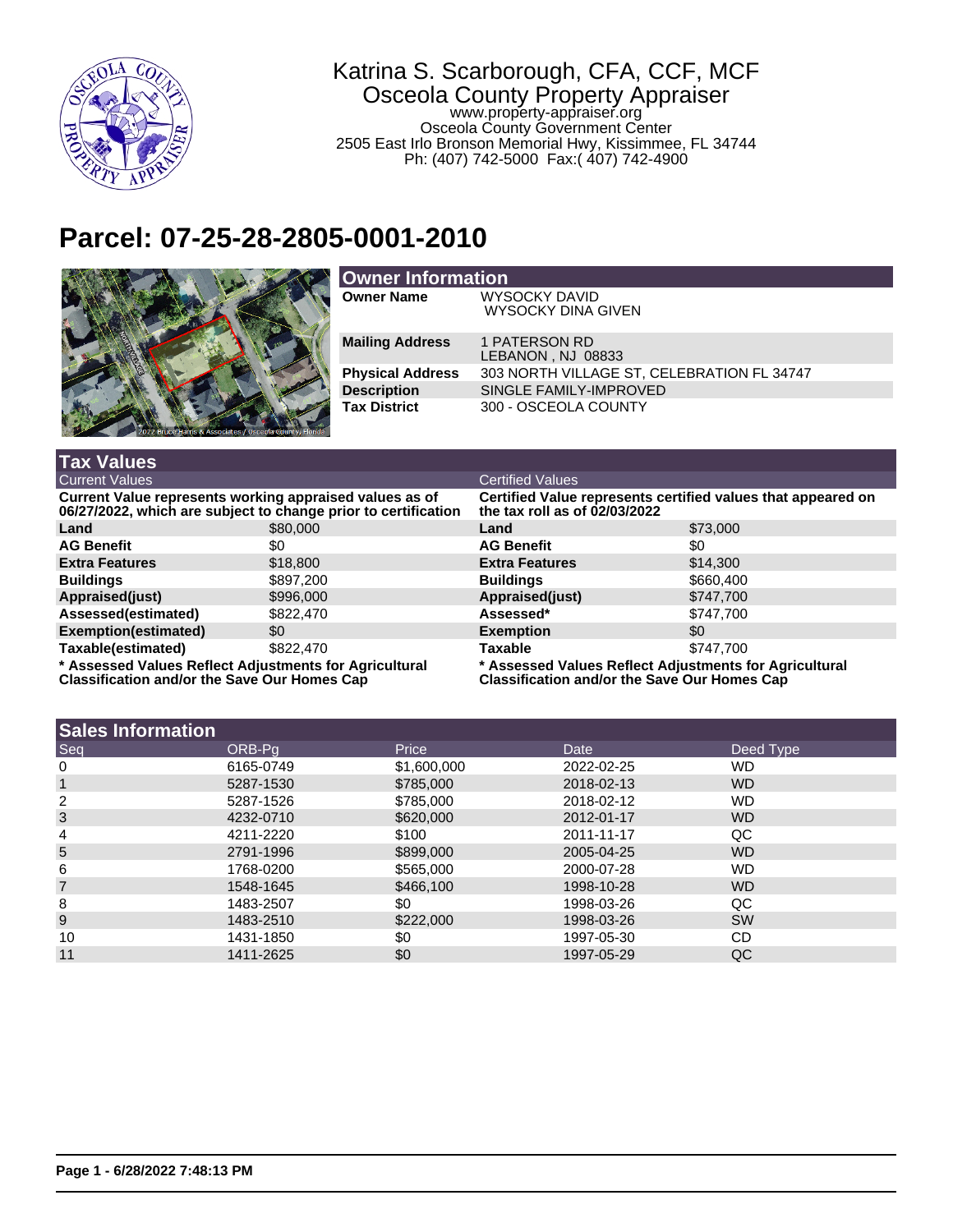| Land Information - Total Acreage: 0.21 |       |        |           |            |  |
|----------------------------------------|-------|--------|-----------|------------|--|
| <b>Land Description</b>                | Units | Depth' | Land Tvpe | Land Value |  |
| VILLAGE                                | 1.00  | 130.00 |           | \$80,000   |  |

| <b>IExtra Features</b> .           |              |            |                      |
|------------------------------------|--------------|------------|----------------------|
| <b>Extra Feature</b>               | <b>Units</b> | Year Built | <b>Feature Value</b> |
| VINYL FENCE-6 FT HIGH GOOD         | 200          | 1998       | \$1,600              |
| FIREPLACE-PREFABRICATED GOOD       |              | 1998       | \$1,560              |
| SWIMMING POOL(IN GROUND ONLY) GOOD | 510          | 1999       | \$14,280             |
| <b>POOL DECK AVERAGE</b>           | 662          | 1999       | \$1,251              |

| <b>Building Information</b>               |                      |                      |                                    |
|-------------------------------------------|----------------------|----------------------|------------------------------------|
| <b>Building 1</b>                         |                      |                      |                                    |
| <b>Description</b>                        | <b>SINGLE FAMILY</b> | <b>Bedrooms</b>      | 5                                  |
| <b>Year Built</b>                         | 1998                 | <b>Bathrooms</b>     | 5                                  |
| Value                                     | \$897,200            | <b>Fixtures</b>      |                                    |
| <b>Actual Area</b>                        | 5867                 | <b>Roof Cover</b>    | 4 COMPOSITE SHINGLE                |
| <b>Heated Area</b>                        | 4194                 | <b>Exterior Wall</b> | $(1.00)$ 6 SIDING ABOVE<br>AVERAGE |
| Building 1 subarea                        |                      |                      |                                    |
| <b>Description</b>                        | Code                 | <b>Year Built</b>    | <b>Total Sketched Area</b>         |
| <b>DETACHED GARAGE</b><br><b>FINISHED</b> | <b>DGF</b>           | 1998                 | 735                                |
| APARTMENT-RESIDENTIAL                     | <b>APT</b>           | 1998                 | 735                                |
| UPPER STORY FINISHED                      | <b>USF</b>           | 1998                 | 1200                               |
| <b>BASE AREA</b>                          | <b>BAS</b>           | 1998                 | 2259                               |
| <b>OPEN PORCH FINISHED</b>                | <b>OPF</b>           | 1998                 | 247                                |
| <b>OPEN PORCH FINISHED</b>                | <b>OPF</b>           | 1998                 | 691                                |

**Legal Description**

**Legal Description** CELEBRATION NORTH VILLAGE UNIT 3 PB 9 PG 181-184 LOT 201 08-25-28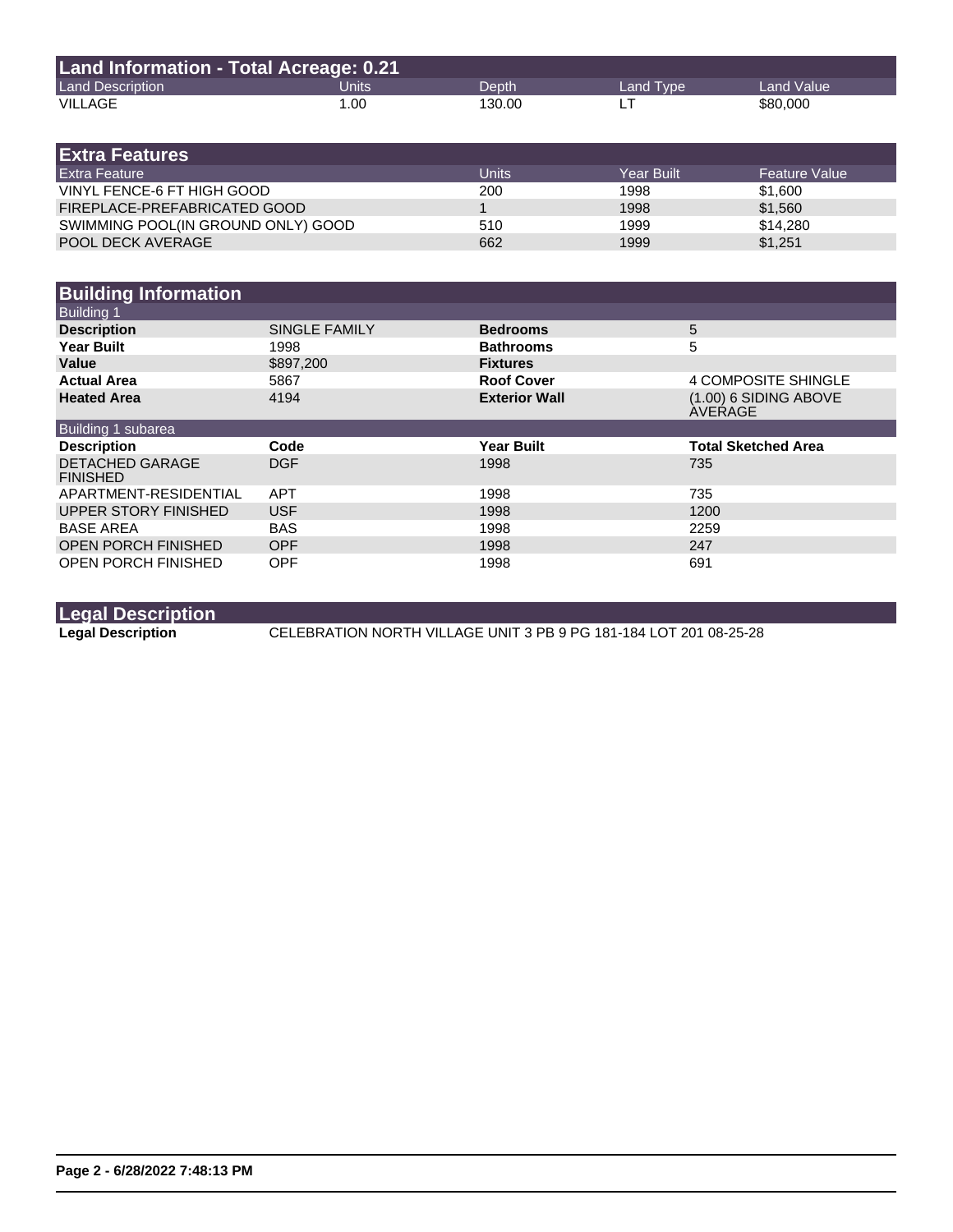

07-25-28-2805-0001-2010 11/28/2007